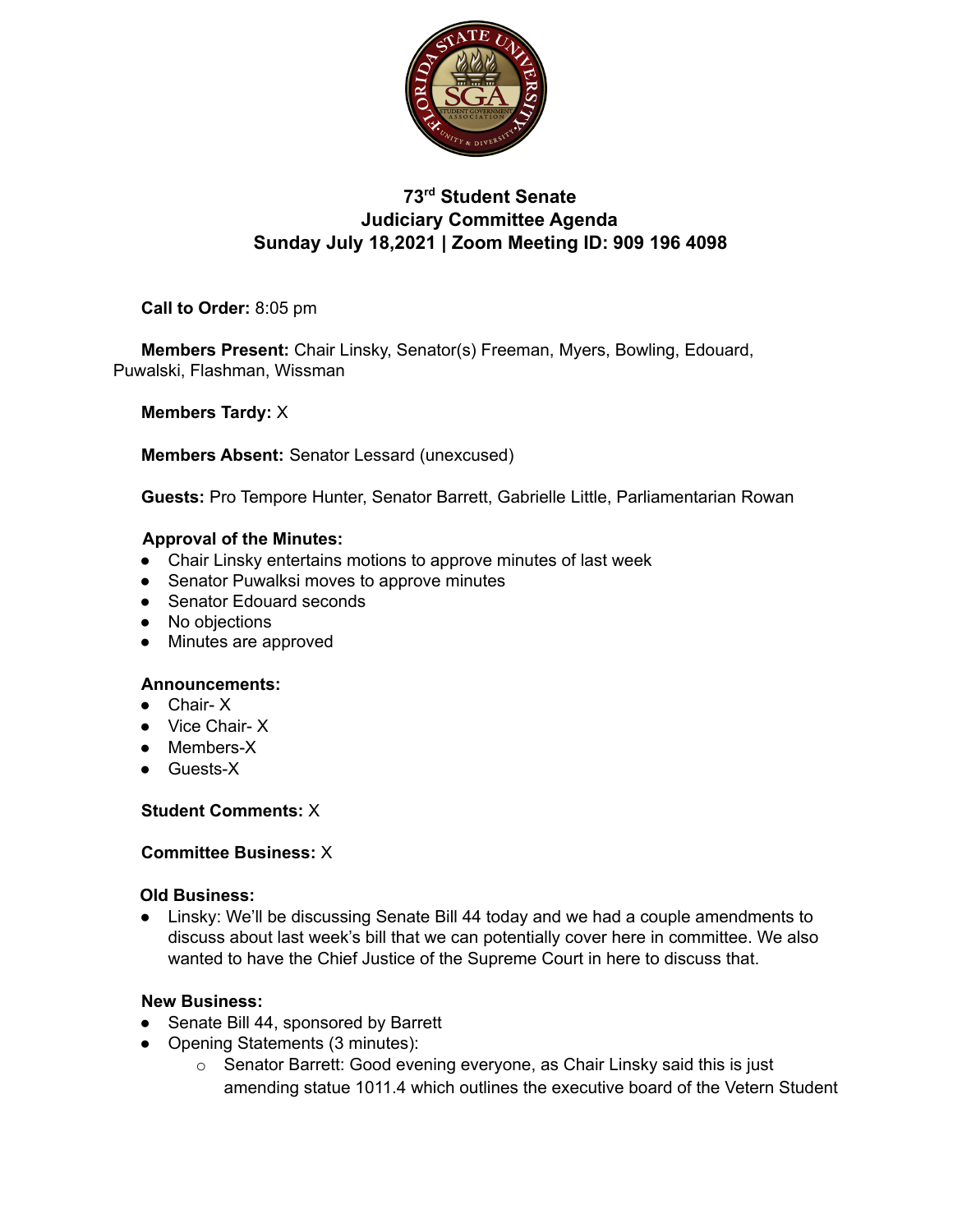

Union, it's a simple revision of verbiage and the addition of a description of the seventh executive board position, Public Relations and Marketing Officer. It's just making sure statues are accurately reflecting what is actually happening with the VSU as this position has already been added. 2:21 yielded to closing

- Technical Non-Debatables:
	- o None
- Senator Puwalski moves to enter round table
- Senator Edouard seconds
- No objections
- Enter into Round Table:
	- $\circ$  Chair Linsky: The only points I have to make are formatting wise, and I think this is a note for all of us, when we get to section E, responsibilities, it's confusing how you formatted it if you're going to cite this legislation. This is not on Senator Barrett at all, this is just the statue. Not what I want to focus on debate wise, just a note for all of us when writing legislation to format it in a way that improves on statues. Point of information as well that I found interesting, this struck me as strange that the director of the VSU has veto power over any amendment senate makes to article 1011.11. Amending these statues requires that it must be proposed to the director who can veto it and I'm not sure if that's actually the case, even though it says that in the statues. I'm not sure if the constitution gives them that power, and further, other unions don't have this power.
	- $\circ$  Parliamentarian Rowan: I just popped in and noticed that you're having this conversation and I wanted to note that there was a bill to remove this veto power from the agencies, I think it was in the 72nd senate and the bill failed. The senate decided not to repeal those powers.
	- $\circ$  Chair Linsky: It's very odd because it convinces the VSU into a sense of security and power which I'm not actually certain that they have.
	- $\circ$  Parliamentarian Rowan: I'm being corrected by someone now, whoever is contacting me please send me the bill number
	- $\circ$  Chair Linsky: In practice I can see this being a problem where if somebody decides, well you don't actually have veto power, they take it to the court and likely win. It's just something I noticed
	- o Senator Bowling: I just had a question about precedent, I know Parliamentarian Rowan mentioned other organizations have veto power, is this a common thing for all organizations?
	- o Chair Linsky: Just the VSU from what I can tell
	- o Senator Puwalski: Thanks for pointing that out I didn't see it, I think that's interesting and something to look at in a different bill. I guess i see the rationale behind that but if the senate is passing legislation, the student body president should be the only one approving or vetoing that, I don't see how this power fits into the process we use
	- o Senator Barrett: I just want to say I read these statues and now looking back on them I do see what you're talking about. When I originally read it I thought it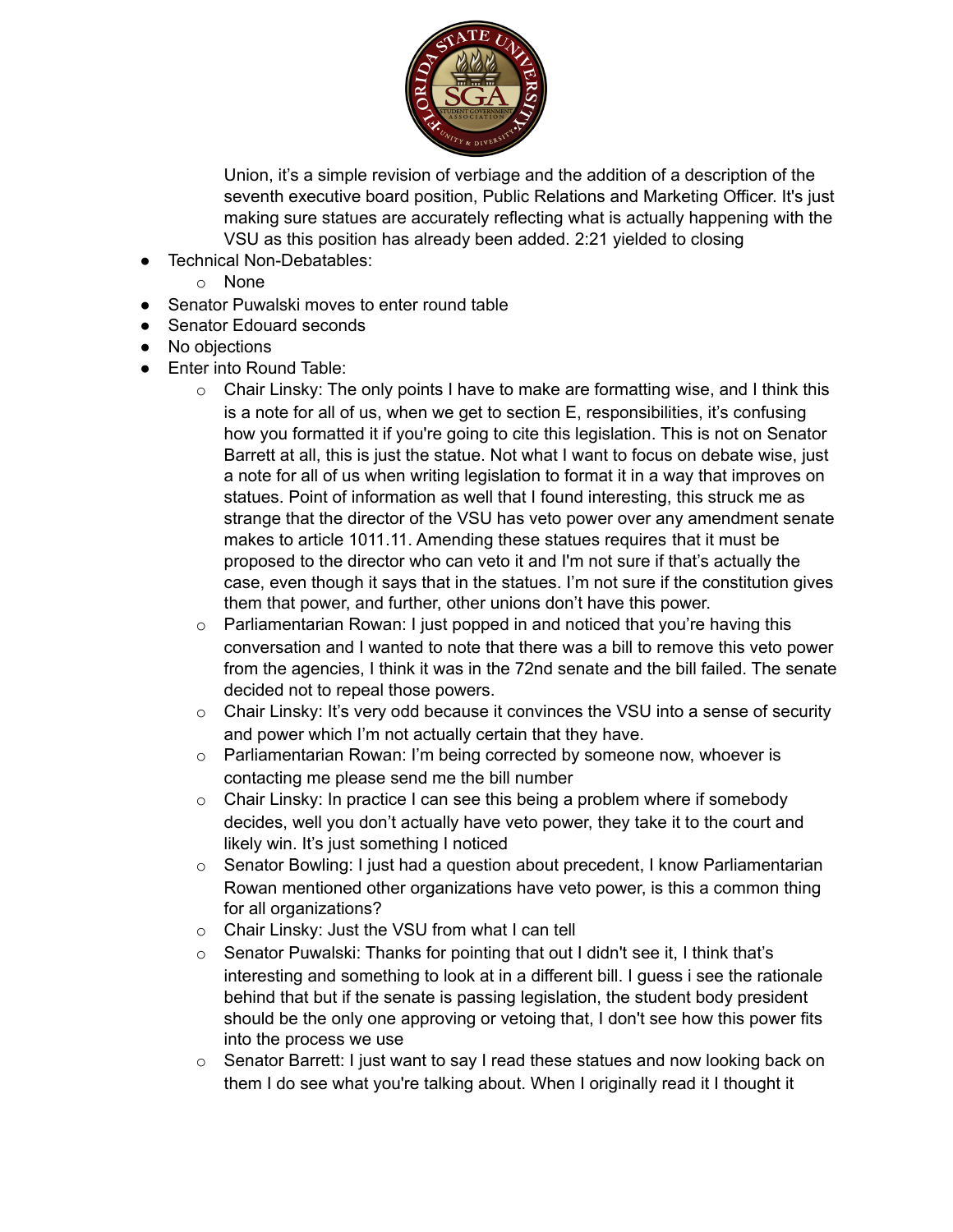

meant proposals made by the board to the director, but I can talk to Sarah, the director, and see if she knows anything about it or write a new bill to take that out of it.

- $\circ$  Chair Linsky: We can amend it in judiciary if we want or have the conversation and try to amend it on the floor.
- $\circ$  Senator Freeman: Just on that note, if it's already been in place has it ever been used or is it just a power hidden away?
- $\circ$  Chair Linsky: I don't know, but in reality if the VSU has a big problem with something the senate is doing, they can use their soft power and go to the student body president and make their argument for why they should veto that bill. There is no such appeal process in this veto, it would seem that the authority of a veto by the director of the VSU when it pertains to an amendment is undeniable. It's odd they have that level of authority. What if we strike this and then pass the bill and then they veto the bill based on that power, and then it becomes a direct clash and the student body doesn't benefit from senate fighting with the VSU, so I'd prefer to take a conversational approach and just tell them I know it says this, but here are the potential pitfalls your successors will fall into if they bank on this
- $\circ$  Senator Flashman: I agree with that, I don't see the point in going after taking this out. Seems like a lot of energy that'll end up in a fight that's not worth pursuing. We'd be much better off trying to talk to them.
- $\circ$  Senator Barrett: As somebody on E board for VSU, I don't think Sarah, the director, would have an issue with this being changed. She's not somebody I'd ever describe as abusive to power so this won't be a fight. I can even text her real quick and see if she can hop on this call, I don't know if I have time to amend this tonight.
- $\circ$  Chair Linsky: I would try and get in touch with her sometime before this bill hits the floor and we can address it there based on her response. Going back to the purpose of the bill, I think the merits of this bill are excellent and putting forth the creation of a new office is great to see a new senator do as well.
- $\circ$  Parliamentarian Rowan: Looking through old records, I cannot find any record of a bill passing that removes those powers. I found a series of bills tabled in judiciary or withdrawn by sponsors so if anybody has those records I'd love to see it but if its current time i can't find any bill that removes those powers
- $\circ$  Senator Freeman: What was the original reason this veto power was given?
- o Parliamentarian Rowan: Because of how our records are set up and the legislative history is set up with statues I don't know about that being something that was added in the last 3 years and once you get further back and beyond that you need to figure out the specific bill and get in touch with Ben Young about it. The best answer for you is time and memoriam, it's a power because it's been a power for as long as we've known. I know that's not the best answer but the only answer i have
- o Chair Linsky: Will entertain motion to call the question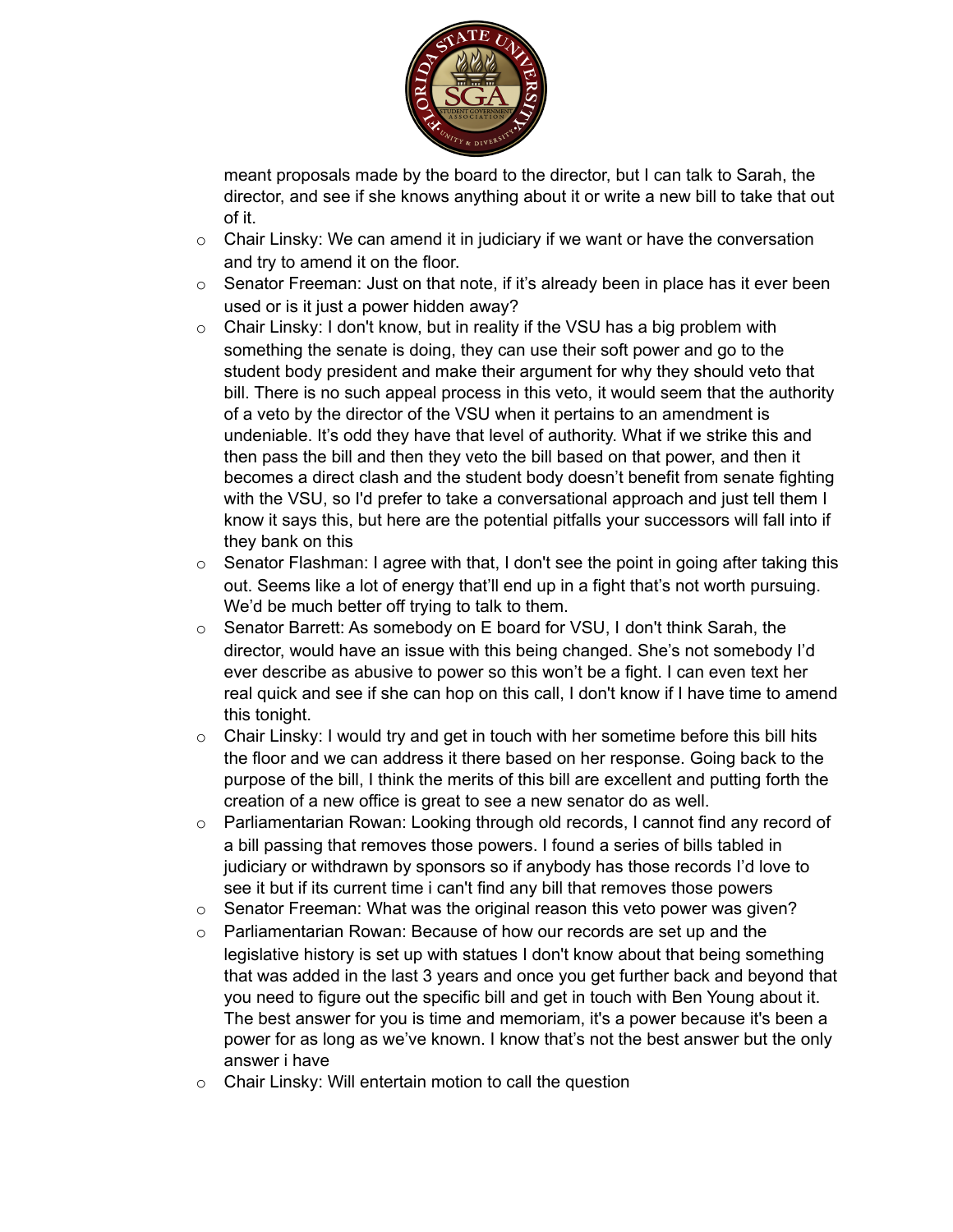

- o Senator Puwalski: Moves to call question
- o Senator Edouard: So seconded
- o No objections
- o Closing Statements; 2:21 seconds
	- Senator Barrett: Thank you guys for hearing this bill, I'm texting Sarah

right now and may be able to get her to hop on the zoom right now. This is the first piece of legislation I've ever written, it was fun and I'm proud of it and thank you all for hearing it tonight

- o Vote:
	- Freeman: yay, Myers: yay, Bowling: yay, Edouard: yay, Puwalski: yay, Flashman: yay, Wissman: yay
	- 7 yes, 0 no, 0 absentions
	- Passed and sent on to senate floor
- Chair Linsky: The second order of business is the conversation with the Chief Justice who was supposed to join this call at some point but has not yet. Let's recess for 5-10 minutes so I can try and track her down and get her attention
- Senator Puwalski: Motion to take an indefinite recess
- Senator Edouard: So seconded
- No objections
- recessed at 8:31
- Chair Linsky: Checking in again at 8:51, I still have not heard back and I'm not sure where to go from here other than wait for a response and judge the tenure of how enthusiastic the judicial branch is to work on this.
- Chair Linsky: Ok guys we are about to adjourn so I emailed Chief Ducey to see if she could meet again on Tuesday. I'm disappointed but I'm gonna be optimistic and say there was a good reason the Chief Justice couldn't make it tonight. With that, are any closing announcements?

### **Unfinished Business:**

●

### **Final Announcements:**

- Chair-
	- The last meeting of ROPAH will be Thursday so if any of you all can make it, we have finished our first pass and we'll be having some fun debates and we could really use some additional input. We could always use fresh eyes and fresh minds to tell us if we've gone too far into the weeds
- Vice Chair- X
- Members-
	- Senator Puwalski: Thanks so much for your efforts to try and get Chief Ducey here. Yesterday in the senate groupme I sent two pieces of legislation I'm